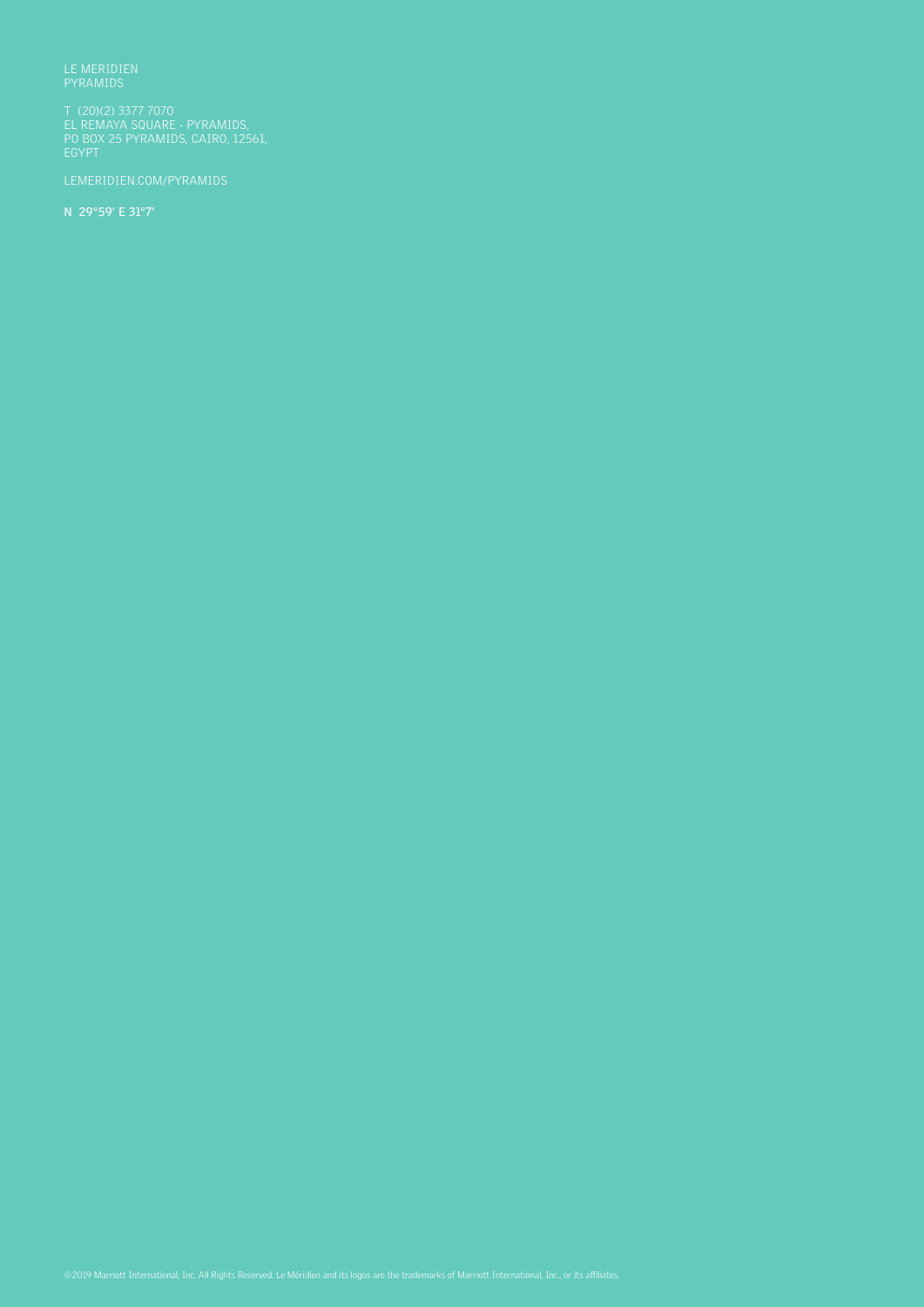



Prices are in Egyptian pounds | including 12% service charge & all applicable taxes

10 packs free for each 100 guests

All packages can be upgraded to your requirements. Additional charges will be applicable depending on your wishes. Flower arrangements for your special day can be tailor-made as your favorite. Our recommended Artist Agent can provide a variety of entertainment.

lemeridien-pyramids.com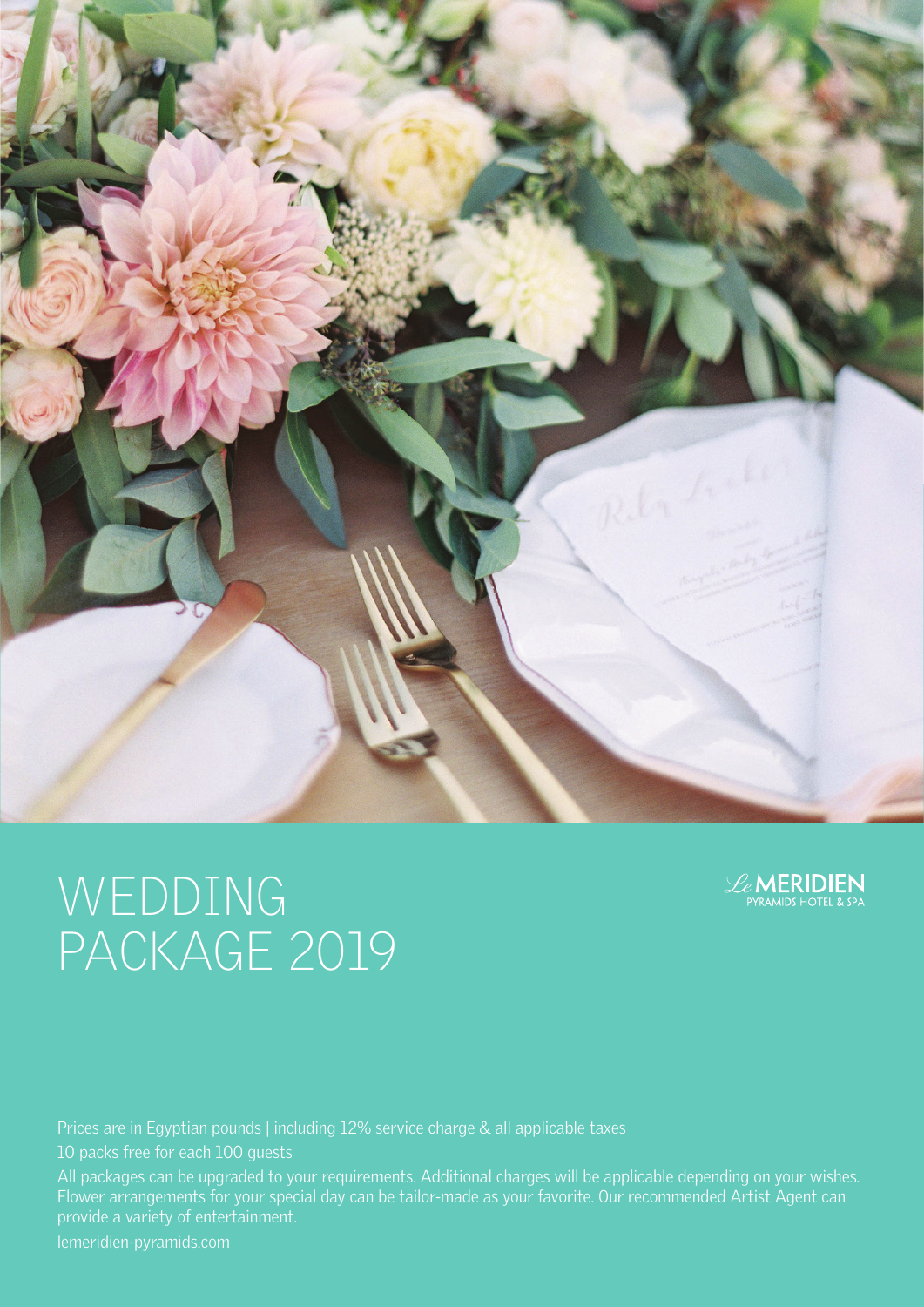#### MINIMUM 100 GUESTS

Buffet (1) EGP 45,000: Extra person EGP 300 inclusive of service charge and applicable taxes.

#### PACKAGE INCLUDING:

- A complimentary stay for two nights at one of our Junior Suites for the Bride & Groom
- In Room Dining breakfast
- Day use Room for the Groom.
- Special Dinner served for the couples second day of event.
- One soft drink per person during the dinner & 2 bottles of mineral water each table
- Special non-alcoholic cocktails served for the Bride & Groom.
- Freshly brewed coffee or tea during the wedding.
- Complimentary 7 layers wedding cake.
- A variety of different themed koshas.
- Dance floor
- Traditional Oriental zaffa
- DJ
- Light System
- Wedding photos
- Video Photo-shooting with 2 cameras.
- 1 DVD of the event
- CD for all photos during the event (10 Poses for Bride & Groom)
- Complementary wedding album , mini album for the bride & a CD
- One Projector screen.

### WEDDING PACKAGE BUFFET (1) MENU

#### ASSORTED ORIENTAL SALADS

Hummus, Tahina, Baba Ghanoug, Fattoush, Tabboulah, Labnah, Moutabal, Yoghurt with cucumber, Potato salad, Selection of pickles & Selection of fresh vegetables (Tomato, cucumber, carrot, lettuce) Cold Cuts & Cheese

#### COLD CUT

Selection of local cheese

#### ON TABLE: SELECTION OF HOT & COLD LEBANESE MEZZAH

#### HOT DISHES

Grilled boneless chicken "Mesahab" with BBQ sauce FISH Fillet with lemon and butter sauce Oriental grilled kofta Grilled sliced steak with green pepper sauce White rice with herbs Macaroni Bechamel Selection of the seasoned vegetables Potato Gratin

#### CARVING STATION

One whole turkey for each 50 persons served with saffron rice

#### THE DESERT CORNER

Chocolate Cake, Black Forest Cake, Lemon Tart, Apple Tart, Crème Caramel, Jelly, Selection of oriental pastries Om Ali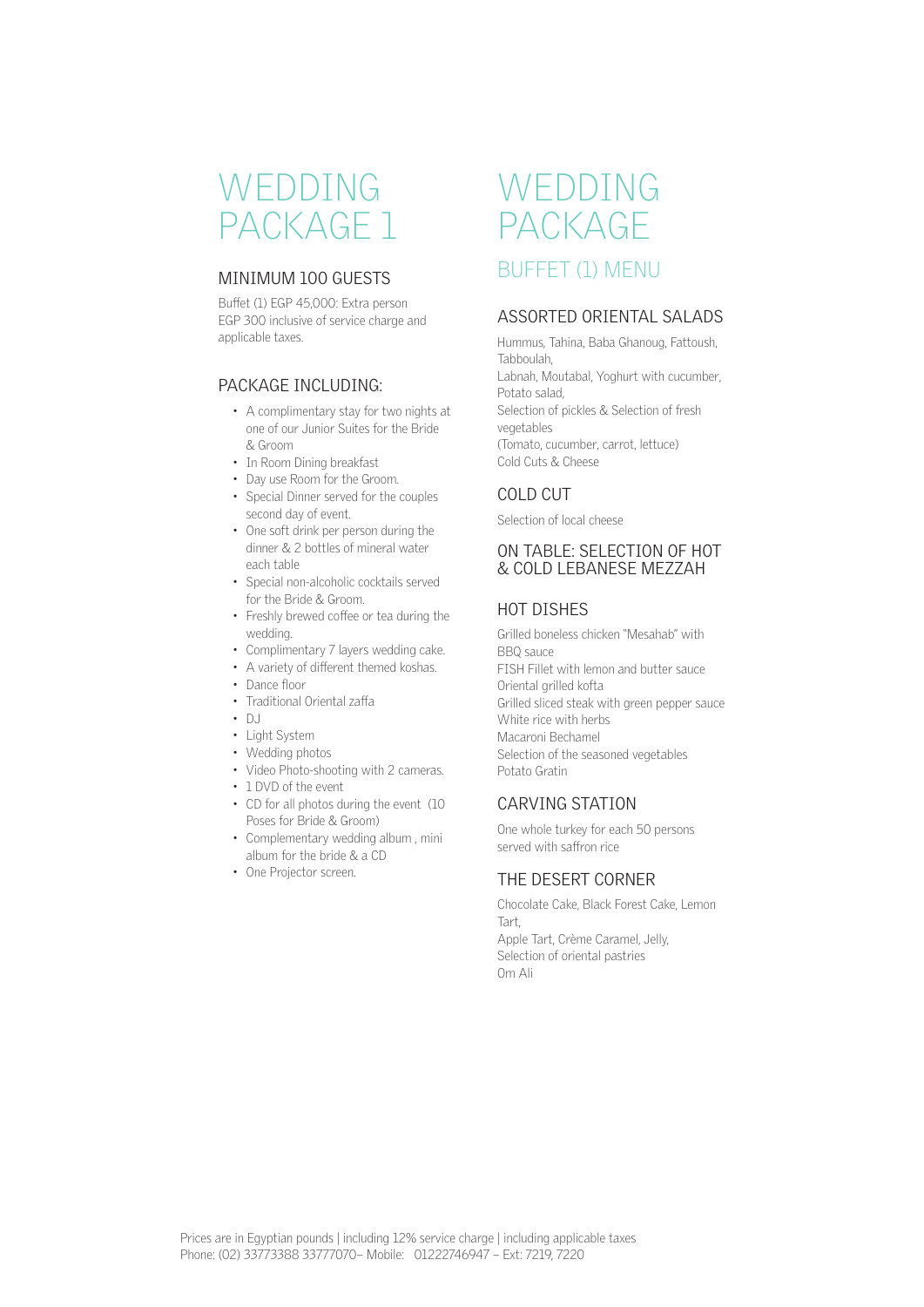#### MINIMUM 100 GUESTS

Buffet (2) EGP 50,000: Extra person EGP 300 inclusive of service charge and all applicable taxes.

#### PACKAGE INCLUDING:

- A complimentary stay for two nights at one of our Junior Suites for the Bride & Groom
- In Room Dining breakfast
- Day use Room for the Groom.
- Special Dinner served for the couples second day of event.
- One soft drink per person during the dinner & 2 bottles of mineral water each table
- Special non-alcoholic cocktails served for the Bride & Groom.
- Freshly brewed coffee or tea during the wedding.
- Complimentary 7 layers wedding cake.
- A variety of different themed koshas.
- Dance floor , chairs & table covers (14 tables)
- Traditional Oriental zaffa
- $\cdot$  DJ
- Light System
- Wedding photos
- Video Photo-shooting with 2 cameras.
- 1 DVD of the event.
- CD for all photos during the event (10 Poses for Bride & Groom)
- Complementary wedding album , mini album for the bride & a CD
- One Projector screen.

### WEDDING PACKAGE BUFFET (2) MENU

#### ASSORTED ORIENTAL SALADS

Hummus, Tahina, Baba Ghanough, Fattoush, Tabboulah,

Labnah, Moutabal, Yoghurt with cucumber, Potato Salad Selection of pickles

Selection of Fresh Vegetables (tomatoes, cucumber, carrots and lettuce) Caesar Salad, Hawaii Salad (Chicken with pineapple and mayonnaise)

#### COLD CUTS & CHEESE

Galantine Chicken with dry fruits and walnuts

Sliced beef with green peppers and pickles Selection of finest local and international cheese

#### ON TABLE: SHRIMP COCKTAIL WITH FRESH ORANGE FOR EACH GUEST

#### HOT DISHES

Veal Piccata with mushroom Sauce Sliced Beef fillet with green pepper sauce Chicken breasts with mozzarella cheese & cream sauce Fish fillet with calamari and tomato sauce Lasagna White rice with green peas & carrots Mixed seasonal vegetables Crocket potatoes

#### CARVING STATION

One whole Turkey & one roasted whole Lamb OR Beef fillet

#### THE DESSERT CORNER

Chocolate Cake, Black Forest Cake, Lemon Tart Apple Tart, Crème Caramel, Jelly-Fruit Tart, Almond Cinnamon Tart Selection of oriental pastries Om Ali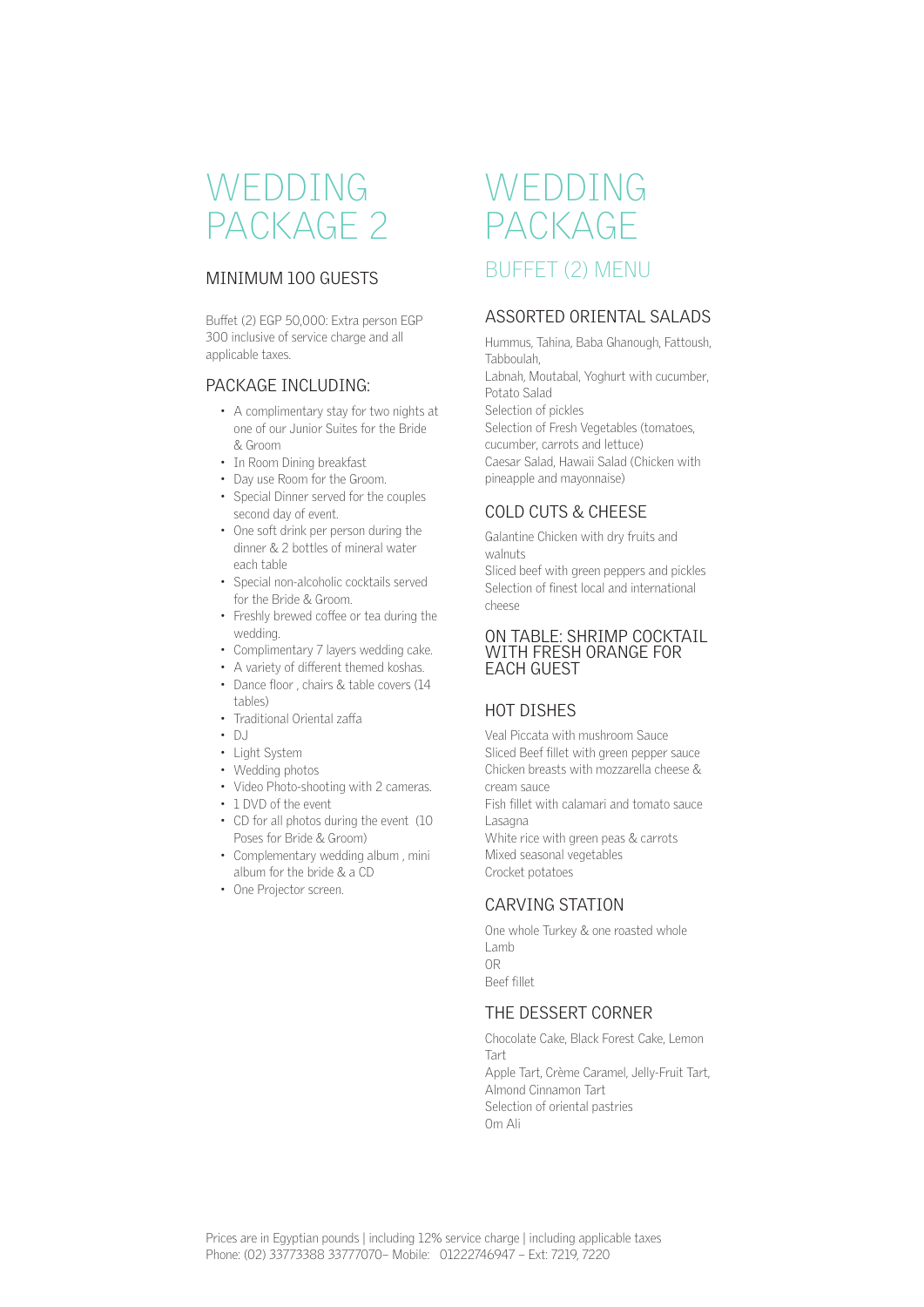#### MINIMUM 150 GUESTS

Buffet (3) EGP 85,000: Extra person EGP 350 inclusive of service charge and all applicable taxes.

#### PACKAGE INCLUDING:

- A complimentary stay for two nights at one of our Junior Suites for the Bride & Groom
- In Room Dining breakfast
- Day use Room for the Groom.
- Special Dinner served for the couples second day of event.
- One soft drink per person during the dinner & 2 bottles of mineral water each table
- Special non-alcoholic cocktails served for the Bride & Groom.
- Freshly brewed coffee or tea during the wedding.
- Complimentary 5 layers wedding cake.
- A variety of different themed koshas. • Dance floor , chairs & table covers (20
- tables)
- Traditional Oriental zaffa
- $\cdot$  DJ
- Light System
- Wedding photos
- Video Photo-shooting with 2 cameras.
- 1 DVD of the event
- CD for all photos during the event (10 Poses for Bride & Groom)
- Complementary wedding album , mini album for the bride & a CD
- One Projector screen.

### WEDDING PACKAGE BUFFET (3) MENU

#### ASSORTED ORIENTAL SALADS

Hummus ,Tahina,Baba Ghanough, Fattoush, Tabboulah, Labnah, Moutabal, Yoghurt with cucumber Potato Salad, Selection of pickles Selection of Fresh Vegetables (tomatoes, cucumber, carrots and lettuce) Nicoise Salad Hawaii Salad (Chicken with pineapple and mayonnaise)

#### HOT MEZZAH ON BUFFET

A selection of sambossek & kobeba

#### COLD CUTS & CHEESE

Galantine chicken with dry fruits and walnuts Sliced beef with green peppers and pickles Selection of the finest local and international cheese

#### SUSHI CORNER

A wide variety of homemade sushi by Asian Chef Lising

#### PASTA CORNER

A selection of different types of pasta served either with tomato Sauce, basil sauce, cream sauce, Bolognese, prawns, calamari and salmon sauce

#### HOT DISHES

Shish Tawook served with yoghurt Mixed Seafood Gratian Veal mushroom sauce

#### ORIENTAL CORNER (BBQ)

Grilled chicken kebab Grilled Lebanese kofta Grilled Veal kebab Served with Saffron rice Mixed grill seasonal vegetables Potato purée with minced meat

#### CARVING STATION

Two whole Turkey & one whole Lamb, oriental style (kabsa)

#### THE DESSERT CORNER

Crepe Station A selection of sauces (Chocolate, Vanilla, Strawberry, Nuts) Chocolate Cake, Black Forest Cake, Lemon Tart, Apple Tart, Crème Caramel, Jelly, Fruit Tart, Cinnamon Almond Tart Selection of oriental pastries Om Ali